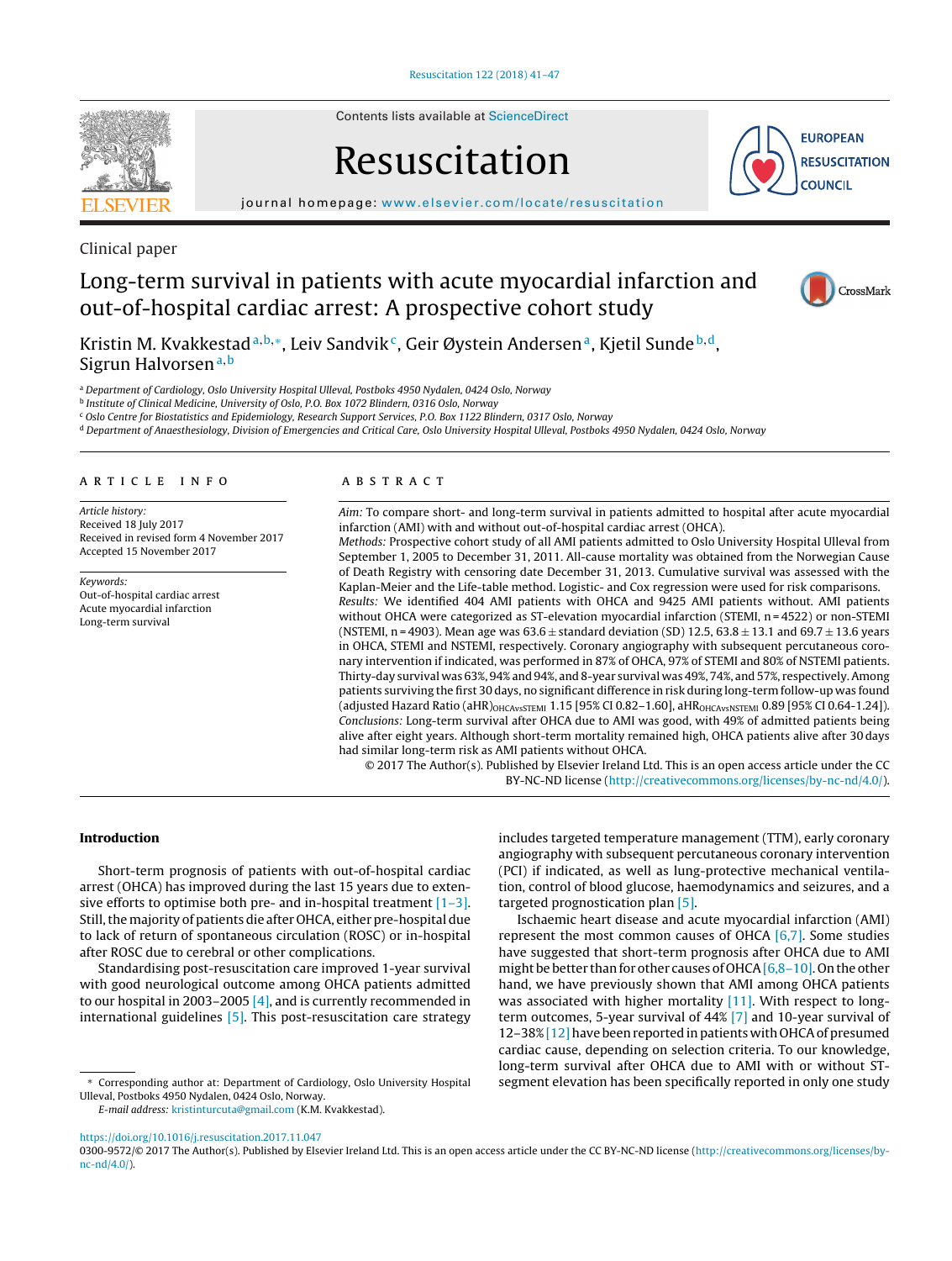[\[8\].](#page-5-0) Hence, more knowledge about long-term prognosis in patients with OHCA due to AMI is needed.

The aim of this study was to compare short- and long-term survival in unselected AMI patients with and without OHCA admitted to a high-volume cardiac centre with a 24-h//7 days a week (24/7) coronary angiography/PCI service and standardised postresuscitation care.

#### **Methods**

#### Study population

Oslo University Hospital (OUH) Ulleval is the primary medical centre for a population of 190,000 inhabitants, and serves as a secondary cardiac centre performing coronary angiography and PCI for a population of about 1 400 000 million people in South-Eastern Norway. The hospital has a 24/7 access to coronary angiography for primary PCI. Approximately 4400 coronary angiograms and 1600 PCIs are performed every year.

All AMI patients admitted to OUH Ulleval from September 1, 2005, to December 31, 2011, were prospectively registered into a local AMI registry upon admission. Registration closed on December 31, 2011 due to establishment of a national myocardial infarction registry with a new legislation for use of data. The registration procedure and variables have been described previously [\[13\].](#page-5-0) The AMI diagnosis was based on current international criteria [\[14,15\]](#page-5-0) and troponin T was used as the cardiac biomarker. Patients with OHCA were included in the AMI registry if they were admitted to the hospital alive or with ongoing cardiopulmonary resuscitation (CPR) and an AMI diagnosis was confirmed.

Only the patientis first AMI admission during the study period was included [\(Fig.](#page-2-0) 1). AMI without OHCA were classified as STsegment elevation myocardial infarction (STEMI) or non-STEMI (NSTEMI) according to the diagnostic electrocardiogram (ECG). As post-ROSC ECGs may have non-specific changes [\[16\],](#page-6-0) AMI patients with OHCA were not further classified as STEMI or NSTEMI, but analyzed as one single group (OHCA).

All OHCA patients in the post-resuscitation care period were treated according to our local standardised treatment protocol described elsewhere  $[4,11]$ . This treatment protocol  $[4,11]$  was introduced at OUH Ulleval already in 2003, with only slight changes over the years. Routine coronary angiography with PCI if indicated was performed immediately after admission in patients with STsegment elevation on the ECG and in other patients with presumed cardiac cause at the clinicians discretion. Comatose patients were treated with TTM at 33 ℃ for 24 h before gradual rewarming to normothermia. The majority of patients were treated in cardiac and medical intensive care units (ICUs).

#### Data quality and validation

Predefined variables were registered into a case report form by the responsible physician during admission. Trained study personnel checked the report form for completeness and errors, before entering the data into an electronic database developed by the Mid-Norway Regional Health Authority. A cross check against the hospital discharge register was performed monthly and missing patients were included if they met the diagnostic criteria for AMI [\[14\].](#page-5-0) Supplementary data for the OHCA patients were collected retrospectively from the hospital records according to the core elements suggested by the Utstein Resuscitation Registry OHCA Templates, where available [\[17\].](#page-6-0)

Cardiogenic shock was defined as a systolic blood pressure (SBP) <90 mmHg with clinical signs of organ hypoperfusion, or need for inotropic drugs to keep SBP >90 mmHg in the absence of hypovolemia. Ventricular arrhythmias were defined as ventricular fibrillation (VF) >15 s with a frequency >100 beats per minute or symptomatic ventricular tachycardia (VT).

In a random validation sample of 200 registered patients, we found >95% correspondence between data in the AMI registry and the patients' hospital records, except for the variables 'Previous hyperlipidemia' and 'Family history of coronary artery disease' with 8% discrepant values. The frequency of missing data was < 7% except for the variables 'smoker/ex-smoker'(13%missing), 'bystanderCPR' (11% missing), time from cardiac arrest to bystander CPR (24% missing), time to advanced life support (27% missing) and time to ROSC (30% missing).

# Follow-up and survival

Any deaths and death dates were obtained by linkage of the local AMI registry with the Norwegian Cause of Death Registry, containing vital status throughout 2013. Patients were censored if they were alive on December 31, 2013. Emigrated patients were censored at date of last hospital contact  $(n = 82)$ . Follow-up time was calculated from admission until censoring or death before January 1, 2014, whichever came first, and varied between patients because of the dynamic cohort.

#### Ethics

The establishment of a local AMI registry was approved by the Privacy Protection Officer at OUH. The Norwegian Data Protection Authority provided concession for data linkage with the Norwegian Cause of Death Registry (January 5, 2012), with an exemption from the requirement of patient consent (The Ministry of Health and Care Services; November 16, 2011). All data for this study were anonymized before analysis.

#### Statistical analyses

Categorical variables were presented as percentages of nonmissing values; denominatorsmay vary. Continuous variables were presented as mean  $\pm$  standard deviation (SD) or as median (25,75th percentile) in variables with many outliers. Between-group differences for categorical variables were assessed with Chi-square-test, and for continuous variables with the two-sample t-test or Mann-Whitney U test, as appropriate.

Cumulative survival was illustrated with the Kaplan-Meier plot and differences between OHCA versus STEMI and NSTEMI were assessed with the Log-rank test. The Life-table method was used to estimate the cumulative survival at 30 days and at eight years. In a landmark analysis, we estimated the long-term survival of patients still at risk at day 30, to allow for a dynamic prediction depending on survival in the first 30 days  $[18]$ . The proportional hazards assumption, evaluated using the log–log Kaplan-Meier plot, was unmet using Cox proportional hazards regression for risk of 30 daymortality. We therefore used logistic regression to calculate the odds ratio (OR) for 30-day mortality in OHCA versus STEMI and NSTEMI patients, adjusting for age (Model 1) and for characteristics known at admission (age, gender, previous hypertension, diabetes mellitus, previous AMI, previous stroke, serum(s)-creatinine and pre-hospital thrombolysis [STEMI only]) (Model 2). Variables with >10% missing values (e.g. smoking habits) were not included in the regression analyses.

We used the Cox proportional hazards regression to calculate the hazard ratio (HR) for long-term mortality in OHCA versus STEMI and NSTEMI patients who survived the first 30 days. The Cox model was adjusted for age (Model 1), and for age, gender, previous hypertension, diabetes mellitus, previous AMI, previous stroke, s-creatinine at admission, pre-hospital thrombolysis [STEMI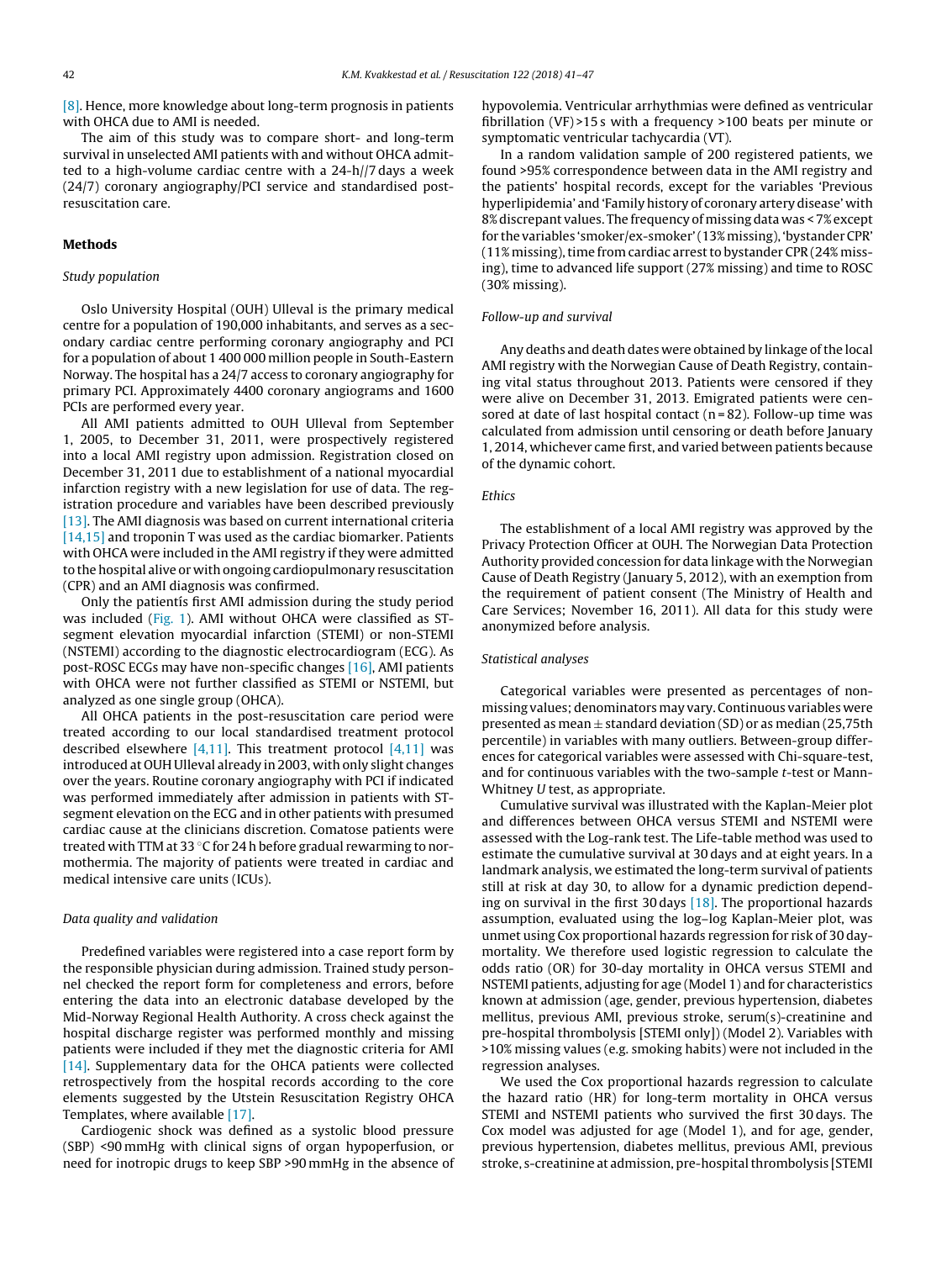<span id="page-2-0"></span>

#### **Fig. 1.** Cohort creation flow chart.

AMI: Acute myocardial infarction. OHCA: Out-of-hospital cardiac arrest; STEMI: ST-elevation myocardial infarction; NSTEMI: Non-STEMI.

#### **Table 1**

Baseline characteristics, reperfusion therapy and invasive coronary procedures.

|                                                      |                          | AMI without OHCA  |                    |                      |                 |
|------------------------------------------------------|--------------------------|-------------------|--------------------|----------------------|-----------------|
|                                                      | $AMI + OHCA$ , $N = 404$ | STEMI, $N = 4522$ | NSTEMI, $N = 4903$ | p-value <sup>1</sup> | $p$ -value $^2$ |
| Age, mean (SD)                                       | 63.6(12.5)               | 63.8(13.1)        | 69.7 (13.6)        | 0.80                 | < 0.001         |
| Female sex, n (%)                                    | 81 (20.0)                | 1123 (24.8)       | 1717 (35.0)        | 0.03                 | < 0.001         |
| Previous hypertension, n (%)                         | 142(35.1)                | 1553 (34.3)       | 2113(43.1)         | 0.74                 | 0.002           |
| Diabetes mellitus, n (%)                             | 49(12.3)                 | 578 (12.8)        | 930(19.0)          | 0.71                 | < 0.001         |
| Previous myocardial infarction, n                    | 68 (17.0)                | 535(11.8)         | 1204 (24.6)        | 0.003                | < 0.001         |
| (%)                                                  |                          |                   |                    |                      |                 |
| Previous cerebrovascular stroke, n                   | 16(4.0)                  | 261(5.8)          | 550 (11.2)         | 0.13                 | < 0.001         |
| (%)                                                  |                          |                   |                    |                      |                 |
| Smoker- or ex-smoker, n (%)                          | 170(65.1)                | 2804 (68.1)       | 2557 (61.2)        | 0.33                 | 0.20            |
| S-creatinine ( $\mu$ mol/l) at admission,            | 89 (72,110)              | 74 (63,88)        | 81 (68,98)         | < 0.001              | < 0.001         |
| median (25,75th percentile)                          |                          |                   |                    |                      |                 |
| Reperfusion therapy and invasive coronary procedures |                          |                   |                    |                      |                 |
| Thrombolysis <sup>a</sup> , $n$ (%)                  | 43 (10.7)                | 488 (10.8)        | 2(0)               | 0.93                 |                 |
| Coronary angiography, n (%)                          | 353 (87.4)               | 4366 (96.6)       | 3910 (79.7)        | < 0.001              | < 0.001         |
| PCI, $n$ $(\%)$                                      | 273 (67.6)               | 3815 (84.4)       | 2011 (41.0)        | < 0.001              | < 0.001         |
| Primary PCI, n (%)                                   | 261 (64.8)               | 3566 (78.9)       |                    | ${}_{0.001}$         |                 |
| Door-to-balloon, minutes, median                     | 40 (31,70)               | 36(29,52)         |                    | ${}_{0.001}$         |                 |
| (25,75th percentile)                                 |                          |                   |                    |                      |                 |
| Symptom-to-balloon, minutes,                         | 183 (125,291)            | 259 (160,485)     |                    | ${}_{0.001}$         | $\equiv$        |
| median (25,75th percentile)                          |                          |                   |                    |                      |                 |
| CABG, $n$ $(\%)$                                     | 14(3.5)                  | 214(4.7)          | 513(10.5)          | 0.25                 | ${}_{0.001}$    |
| Coronary artery disease in patients                  | $N = 353$                | $N = 4366$        | $N = 3910$         |                      |                 |
| undergoing coronary angiography,                     |                          |                   |                    |                      |                 |
| $n(\%)$                                              |                          |                   |                    |                      |                 |
| Normal vessels or atheromathosis                     | 21(5.9)                  | 127(2.9)          | 509(13.0)          | 0.002                | < 0.001         |
| One-vessel disease                                   | 146 (41.4)               | 2022 (46.3)       | 1460 (37.3)        | 0.07                 | 0.14            |
| Multi-vessel or left main disease                    | 186 (52.7)               | 2208 (50.6)       | 1914 (49.0)        | 0.44                 | 0.18            |
|                                                      |                          |                   |                    |                      |                 |

OHCA: Out-of-hospital cardiac arrest; STEMI: ST-elevation myocardial infarction; NSTEMI: Non-STEMI; PCI: Percutaneous coronary intervention; CABG: Coronary artery byass grafting; SD: standard deviation.

p<sup>1</sup>: OHCA vs STEMI, p<sup>2</sup>: OHCA vs NSTEMI.

aThrombolysis pre hospital or at local hospital.

only],maximumtroponinT, coronary angiography, PCI, cardiogenic shock, intraaortic balloon pump (IABP), heart failure (without cardiogenic shock) and atrial fibrillation/flutter (Model 2).

Analyses were performed with STATA 13 (Statacorp LP, Texas, USA). The study confines with the STROBE (STrengthening the Reporting of OBservational studies in Epidemiology) checklist for reporting of observational studies [\[19\].](#page-6-0)

# **Results**

#### Study population

A total of 9829 AMI patients were included in the study (Fig. 1): 404 AMI patients with OHCA and 9425 without (4522 STEMI and 4903 NSTEMI). The baseline characteristics of the three patient groups are shown in Table 1 and 2. OHCA patients were  $63.6 \pm 12.5$ years of age and they were more likely to be male (n = 323; 80.0%) compared to STEMI (75.2%) and NSTEMI (65.0%) patients. Their cardiovascular risk factor profile was similar to that of STEMI patients, except for a higher frequency of previous myocardial infarction and higher levels of s-creatinine upon admission (Table 1). Bystander CPR was initiated in 72.0% of the OHCA patients, and VF was the first monitored rhythm in 82.0% [\(Table](#page-3-0) 2).

#### In-hospital management and mortality

A majority of OHCA patients underwent coronary angiography (n = 353; 87.4%) and PCI(n = 273; 67.6%), although fewer than in the STEMI cohort (Table 1). In the OHCA group, door-to-balloon times were significantly longer, but symptom-to-balloon times shorter compared to STEMI patients (Table 1). The frequency of multivessel or left main stem disease was similar in all three groups (Table 1). OHCA patients had a higher burden of in-hospital complications compared to AMI patients without OHCA, and assisted mechanical ventilation and IABP were more frequently used (Supplementary Table S1). Maximum troponin T levels ( $\mu$ g/L) were median 3.14 (1.32, 7.59) in OHCA patients, 3.79 (1.47, 7.63) in STEMI patients ( $p = 0.04$ ) and 0.42 (0.13, 1.23) in NSTEMI patients  $(p < 0.001)$ .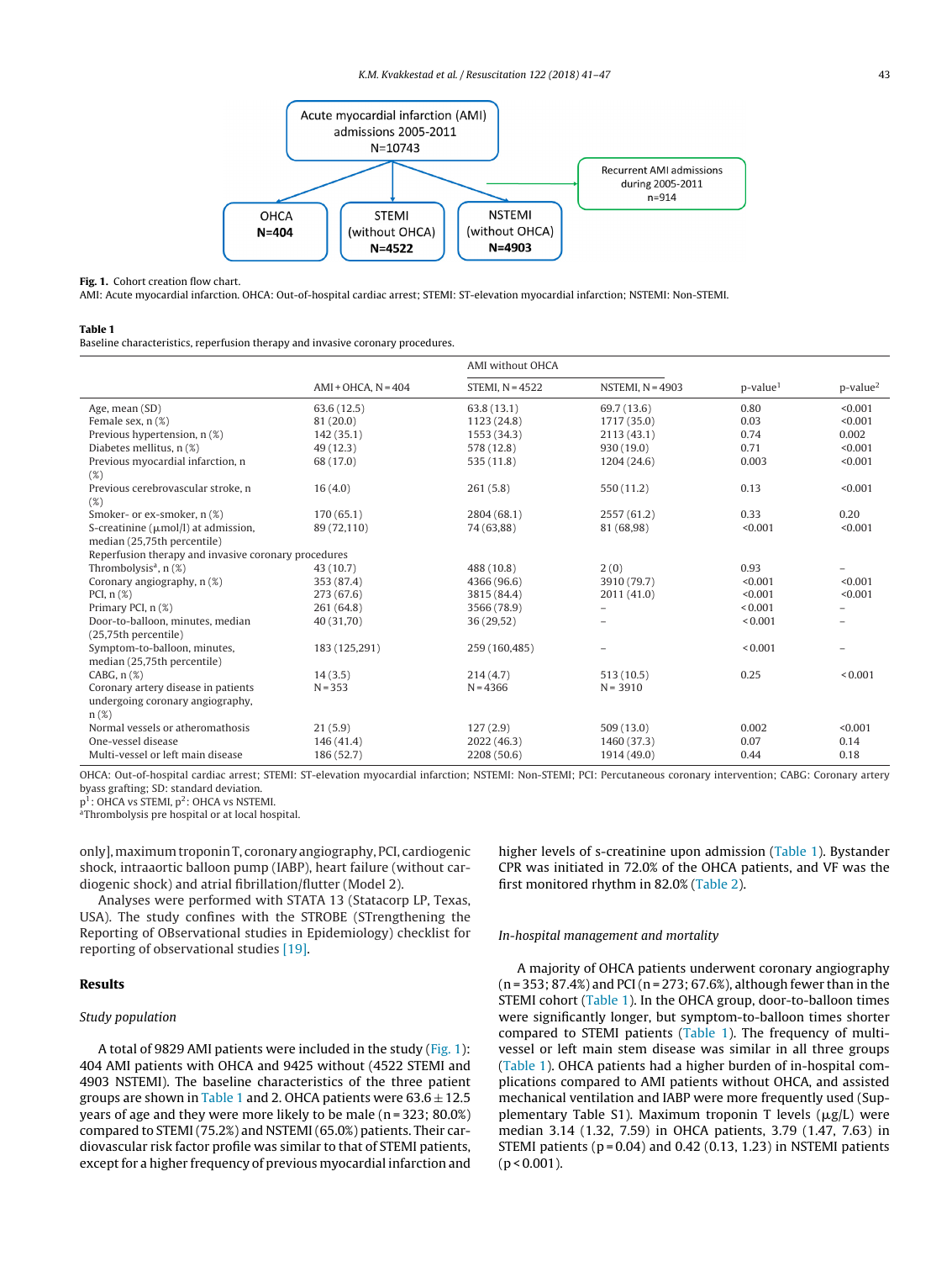# <span id="page-3-0"></span>**Table 2**

Supplementary characteristics and pre-hospital treatment in AMI patients with OHCA.

|                                                          | OHCA, $N = 404$ |
|----------------------------------------------------------|-----------------|
| ST-elevation in first ECG, n (%)                         | 305 (75.5)      |
| Witnessed out-of-hospital cardiac arrest, n (%)          | 400 (99.0)      |
| Layman witnessed arrest, $n$ $(\%)$                      | 294 (72.8)      |
| Medical personnel <sup>a</sup> witnessed arrest, $n$ (%) | 106(26.2)       |
| VF as first monitored rythm, n (%)                       | 332 (82.0)      |
| Bystander CPR, n (%)                                     | 315 (72.0)      |
| Defibrillation + CPR, $n$ (%)                            | 335 (83.0)      |
| Defibrillation only, $n(\%)$                             | 53 (12.8)       |
| CPR only, $n$ $(\%)$                                     | 15(3.7)         |
| Achieved ROSC, n (%)                                     | 381 (94.5)      |
| Time from cardiac arrest to CPR, minutes*                | 0(0,2)          |
| Time from cardiac arrest to ROSC, minutes*               | 17(6,31)        |
| Time from ALS to ROSC, minutes*                          | 10(4,25)        |
| Comatose at hospital admission, n (%)                    | 264 (66.0)      |
| Therapeutic hypothermia, n (%)                           | 206(53.0)       |
| Systolic blood pressure at admission, mmHg <sup>*</sup>  | 115 (95,132)    |
| Diastolic blood pressure at admission, mmHg *            | 70.5 (60,82)    |
| Heart rate at admission, beats per minute*               | 80 (70,98)      |
|                                                          |                 |

ALS: Advanced life support; AMI: Acute myocardial infarction; CPR: Cardiopulmonary resuscitation; ECG: Electrocardiogram; OHCA: Out-of-hospital cardiac arrest; ROSC: Return of spontaneous circulation; VF: Ventricular fibrillation. \*median (25,75th percentile).

aAmbulance personnel or physician present at cardiac arrest.

Hospital survival was 275/404 (68.1%) in the total cohort of OHCA patients admitted to our hospital. None of the patients admitted with ongoing CPR (n = 22) achieved ROSC. Hospital survival in OHCA patients achieving ROSC was 72.0% (275/382). Among AMI patients without OHCA, hospital survival was 95.7% (STEMI) and 95.8% (NSTEMI) (Table 3).

#### 30-day survival

30-day survival was 63.4%, 94.1% and 93.8% among admitted OHCA, STEMI and NSTEMI patients, respectively. A marked difference in survival was seen the first days after admission, illustrated by the Kaplan-Meier survival curve for the first 30 days ([Fig.](#page-4-0) 2a). The crude and adjusted OR of 30-day mortality in OHCA versus STEMI and NSTEMI are shown in [Table](#page-4-0) 4. In OHCA patients achieving ROSC, 30-day survival was 67.0% (95% CI: 62.1–71.5).

## Long-term survival

Patients were followed for up to eight years (median followup time 1446 days [892,2125]). Among OHCA patients, a total of 195/404 patients died. Cumulative survival from admission to end of follow-up was 48.7% (95% CI: 43.7-54.1) in OHCA patients, and 77.6% (95% CI: 70.6–83.1) in OHCA patients surviving the first 30 days (Table 3).

[Fig.](#page-4-0) 2b illustrates that OHCA patients surviving the first 30 days had estimated similar 8-year survival compared to STEMI patients. The crude HR revealed a higher risk of death for OHCA than for STEMI patients during follow-up, but after multivariate adjustment, there was no significant difference in risk [\(Table](#page-4-0) 4). OHCA patients surviving the first 30 days, had better estimated 8-year survival compared to NSTEMI patients ([Fig.](#page-4-0) 2b), and the crude HR indicated a lower risk during follow-up. This was attenuated after adjustment for age and other confounders, showing a similar risk for OHCA and NSTEMI patients for up to eight years ([Table](#page-4-0) 4). Thus, AMI patients with OHCA surviving the first 30 days, had similar chance of long-term survival during eight years of follow-up, compared with STEMI and NSTEMI patients without OHCA.

# **Discussion**

In this large study of 9829AMI patients, we found a lower 30-day survival in OHCA patients compared to STEMI and NSTEMI patients. However, after a maximum follow-up time of eight years, almost half of the admitted OHCA patients were still alive. Interestingly, in those patients surviving the first 30 days, no significant difference in long-term risk was found between AMI patients with and without OHCA, after adjustment for age and other confounders. Among OHCA patients surviving the first 30 days, the 8-year survival rate was as high as 77.6%.

The higher short-term mortality in OHCA patients was mainly due to early deaths occurring the first 4–5 days after admission, and this is in accordance with previous studies on STEMI patients with and without OHCA  $[6,10,20,21]$ . However, a 30-day survival rate of 63.4% in unselected AMI patients with OHCA is higher than in most previous reports of short-term survival in OHCA without obvious non-cardiac origin [\[6,7,12,22,23\].](#page-5-0) Our OHCA patient group was heterogeneous, with a high proportion of patients being awake upon hospital admission. On the other hand, 22 patients had ongoing CPR never achieving ROSC, and died shortly after admission. All patients were aggressively treated with high rates of coronary angiography and PCI, previously shown to be associated with improved outcome [\[7,23\],](#page-5-0) as well as good quality post-ROSC care [\[16,24–26\].](#page-6-0)

The 8-year survival rate of nearly 80% in OHCA patients who survived until 30 days after admission is similar to results from Sideris et al. reporting a 5-year survival rate from discharge of 82% [\[8\].](#page-5-0) Other reports of long-term survival in OHCA patients of presumed cardiac origin is varying, with 5-year survival after discharge of 41% [\[27\],](#page-6-0) 64% [\[28\]](#page-6-0) and 84% [\[7\],](#page-5-0) and 10-year survival after disharge of 46% [\[29\].](#page-6-0) Another study reported 10-year survival from admission of 12–38% depending on whether coronary angiography and PCI were performed or not  $[12]$ . A comparison of survival between studies is not straightforward due to different aetiologies, inclusion criteria and treatment strategies for OHCA patients. However, the good long-term prognosis of OHCA patients who survived until 30 days in our study is promising. Our follow-up time was longer than in most other studies, increasing the accuracy of the results.

Previous studies have reported a similar prognosis after discharge for STEMI patients with and without OHCA; but in most of these studies patients were highly selected [\[10,20,21\].](#page-5-0) To our knowledge, we are the first to compare survival in unselected AMI

#### **Table 3**

Cumulative survival in AMI patients with and without OHCA (Life table method).

|                                                           |                     | No OHCA           |                     |
|-----------------------------------------------------------|---------------------|-------------------|---------------------|
|                                                           | OHCA, $N = 404$     | STEMI, $N = 4522$ | NSTEMI, $N = 4903$  |
| Hospital survival, $n$ $(\%)$                             | 275(68.1)           | 4328 (95.7)       | 4698 (95.8)         |
| 30-day survival, %                                        | 63.4 (58.5–67.9)    | 94.1 (93.3–94.7)  | $93.8(93.0 - 94.4)$ |
| 8-year survival (admission to end of study*), %           | $48.7(43.1 - 54.1)$ | 73.5 (71.2–75.6)  | 57.3 (55.0–59.4)    |
| 8-year survival (day 30 to end of study <sup>*</sup> ), % | 77.6 (70.6–83.1)    | 77.7 (75.2–80.0)  | $60.7(58.3 - 63.1)$ |

Results are given as percentage with 95% confidence interval.

\*Median follow-up time: 1446 days (25,75th percentile: 892,2125).

AMI: Acute myocardial infarction; OHCA: Out-of-hospital cardiac arrest; STEMI: ST-segment elevation myocardial infarction; NSTEMI: Non-STEMI; CI: Confidence interval.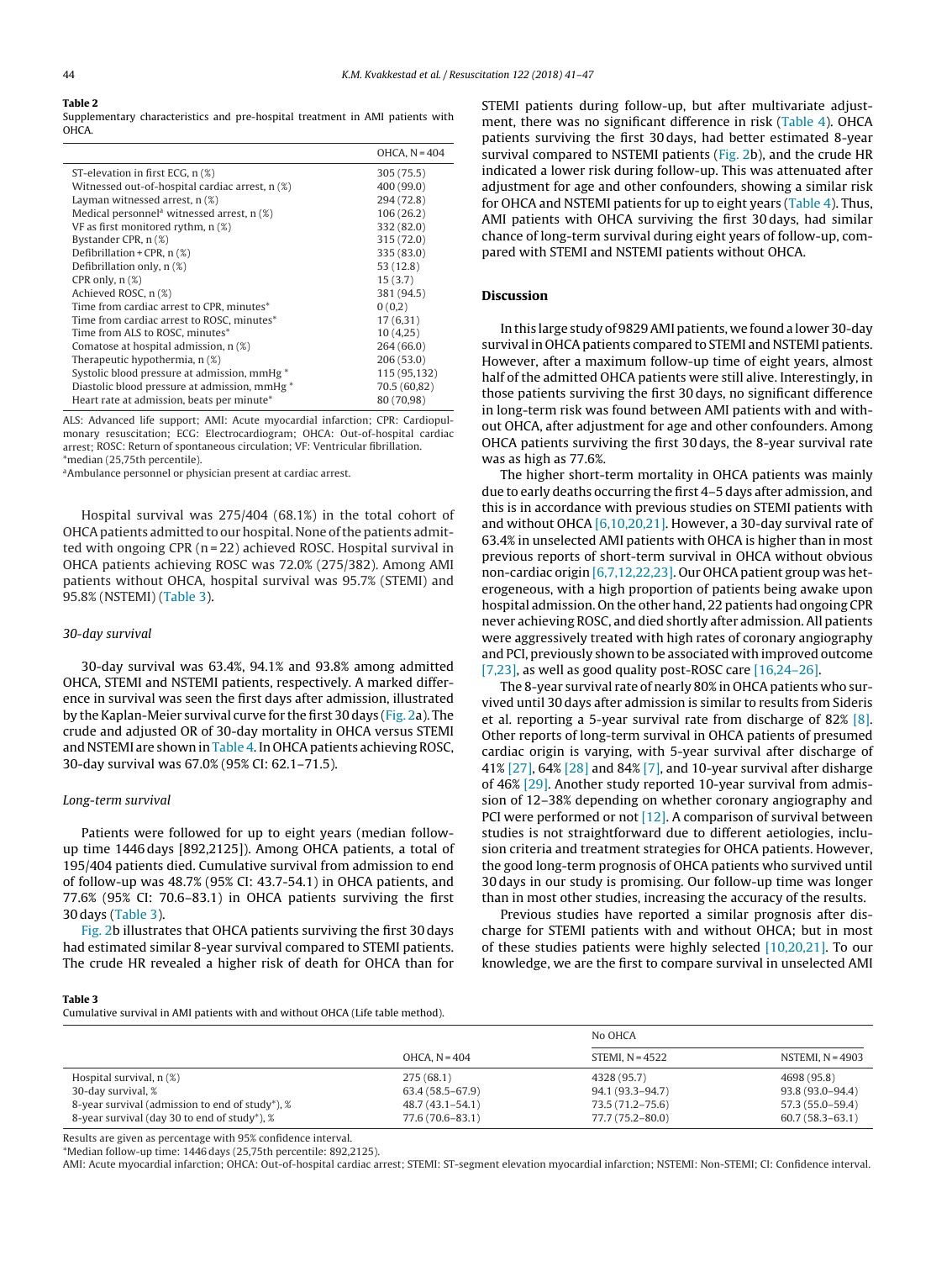<span id="page-4-0"></span>

**Fig. 2.** Short- and long-term survival.

2a. Kaplan-Meier curve for 30-day survival.

AMI: Acute myocardial infarction; OHCA: out-of-hospital cardiac arrest; STEMI: ST-elevation myocardial infarction (no OHCA); NSTEMI: Non-STEMI (no OHCA). Median follow-up: 1446 days (25,75th percentile: 892,2125).

#### **Table 4**

Risk of 30-day mortality and long-term mortality after 30 days.

|                                                                         | <b>OHCA vs STEMI</b> | p-value | <b>OHCA vs NSTEMI</b> | p-value |
|-------------------------------------------------------------------------|----------------------|---------|-----------------------|---------|
| 30-day mortality:                                                       |                      |         |                       |         |
| Crude OR (95% CI)                                                       | $9.18(7.24 - 11.6)$  | < 0.001 | $8.60(6.81-10.9)$     | < 0.001 |
| Model 1: Age-adjusted OR (95% CI)                                       | $12.4(9.53 - 16.2)$  | < 0.001 | 19.4 (14.6–25.8)      | < 0.001 |
| Model 2: Multivariate <sup>a</sup> adjusted OR (95% CI)                 | $10.6(7.87-14.4)$    | < 0.001 | $18.2(13.1 - 25.1)$   | < 0.001 |
| Landmark analysis: Mortality from day 30 to end of study <sup>*</sup> : |                      |         |                       |         |
| Crude HR (95% CI)                                                       | $1.45(1.08-1.95)$    | 0.01    | $0.62(0.47-0.83)$     | 0.001   |
| Model 1: Age-adjusted HR (95% CI)                                       | $1.78(1.32 - 2.40)$  | < 0.001 | $1.12(0.83 - 1.50)$   | 0.46    |
| Model 2: Multivariate <sup>b</sup> adjusted HR (95% CI)                 | $1.15(0.82 - 1.60)$  | 0.42    | $0.89(0.64-1.24)$     | 0.50    |

AMI: Acute myocardial infarction; OHCA: Out-of-hospital cardiac arrest; STEMI: ST-elevation myocardial infarction; NSTEMI: Non-STEMI; OR: Odds ratio; HR: Hazard ratio; CI: Confidence interval.

\*Median follow-up: 1446 days (25,75th percentile: 892,2125).

aAge, female gender, previous hypertension, diabetes mellitus, previous stroke, previous myocardial infarction, s-creatinine (mmol/l) at admission.

 $^{\rm b}$ All factors in a +Max troponin T (µg/l), coronary angiography, percutaneous coronary intervention, cardiogenic shock, heart failure, atrial fibrillation/flutter, intraaortic balloon pump.

<sup>2</sup>b. Kaplan-Meier curve with landmark analysis: Long-term survival among patients surviving the first 30 days.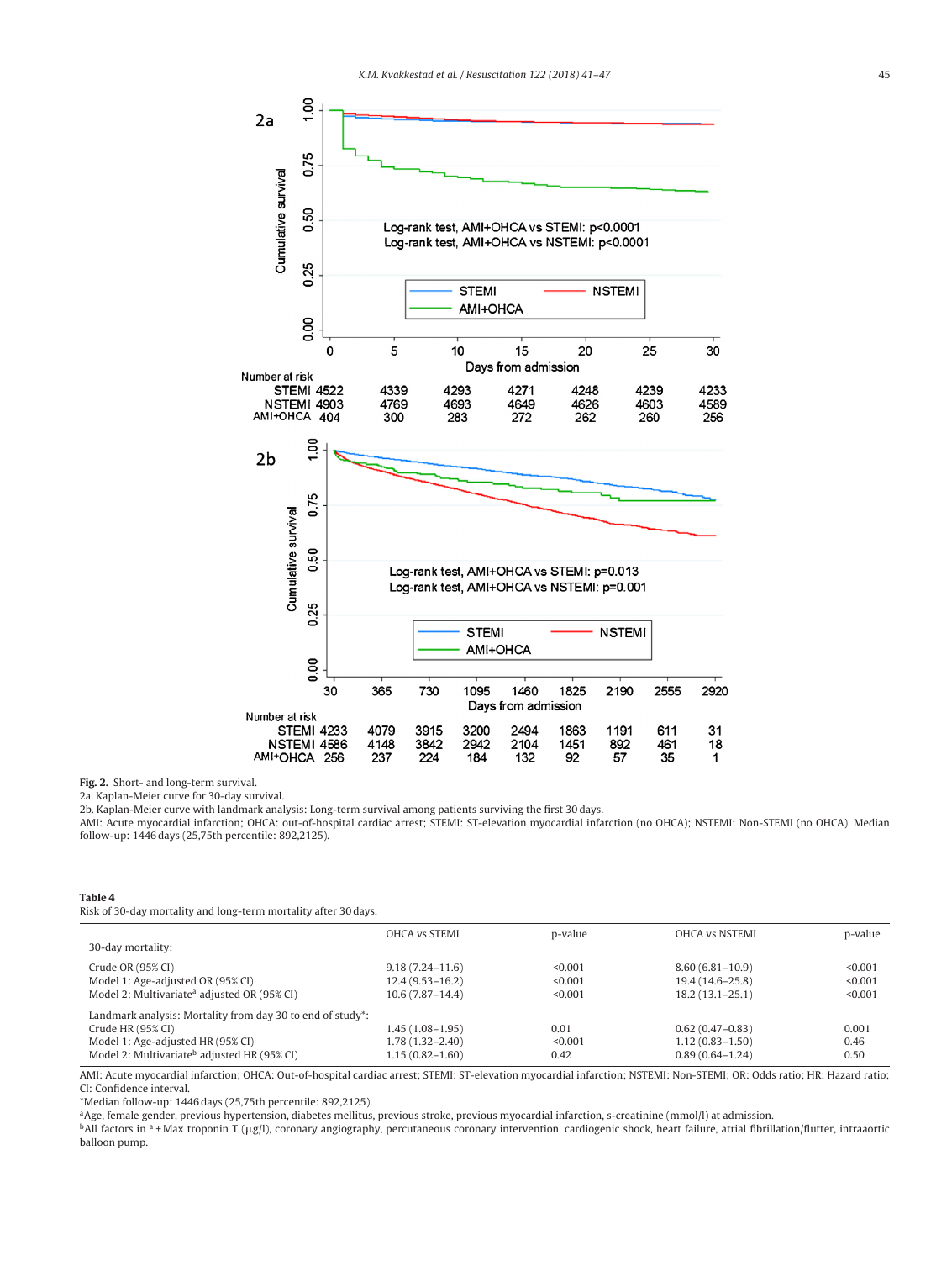<span id="page-5-0"></span>patients with OHCA, with survival in NSTEMI and STEMI patients. In OHCA patients surviving the first 30 days, the unadjusted longterm risk of death was lower than for NSTEMI, but higher than for STEMI. After adjustment for age and other confounders, the longterm risk was not significantly different for OHCA compared to neither STEMI nor NSTEMI patients. NSTEMI patients were older and had more co-morbidities compared to OHCA patients, and the higher unadjusted risk of death after 30 days could partly be explained by these differences. Age and several comorbities were similar for OHCA and STEMI patients, except for a higher frequency of previous myocardial infarction and higher levels of s-creatinine upon admission, probably contributing to the higher unadjusted risk in OHCA compared to STEMI patients. The lower rates of coronary angiography in NSTEMI compared to STEMI patients reflect the guideline-recommended management during the study period, taking into account risk stratification and comorbidities before selecting an invasive strategy in NSTEMI patients [30]. Also in OHCA patients, acute coronary angiography was not performed routinely in all patients, due to lack of consensus on the use of this procedure if absent ST-segment elevation in the post-ROSC ECG [\[16\].](#page-6-0) The between-group differences in use of coronary angiography and PCI were adjusted for in the regression analyses estimating long-term risk in patients alive after 30 days. Our results should encourage further optimalisation of pre-hospital treatment and post-ROSC care of AMI patients with OHCA, not only due to the promising long-term results but also to try to improve short-term prognosis.

The strengths of the present study are a complete long-term follow-up of a high number of unselected AMI patients, with detailed description of risk factors and treatment, as well as estimates of long-term survival in AMI patients with and without OHCA. There were few missing values in the clinical variables, ensuring a detailed description of the study population and a lower probability of overestimating risk. The main limitation of the study was the observational nature so that effect of interventions and treatment could not be determined. We did not register clinical factors such as heart rate, blood pressure and medication at admission, nor left ventricular ejection fraction, which could be possible confounders in estimating risk. Furthermore, we did not have information about post-discharge treatment, such as medications, implantable cardioverter defibrillators or quality of life in the surviving patients. Variables with >10% missing values were not included in the regression analyses. Whether these or unmeasured variables contributed to confounding in the estimated HR for OHCA patients compared to STEMI and NSTEMI remains unknown. Reported median times from cardiac arrest to initiation of CPR, advanced life support and to achievement of ROSC, are somewhat uncertain due to many missing values. Finally, our study was conducted in a single centre with a 24/7 PCI service and an established post-resuscitation protocol, and the results are not necessarily generalizable to all AMI patients with OHCA. Although the majority of STEMI and resuscitated OHCA patients in the region are normally admitted to our hospital, we lack information about those AMI patients not being admitted. Future studies can reveal whether our results are reproducible for patients treated in other cardiac centres with 24/7 coronary angiography/PCI service and standardised post-resuscitation care.

# **Conclusion**

Long-term survival in AMI patients with OHCA was good with 49% of patients being alive after eight years of follow-up. Although short-term mortality remained high in AMI patients with OHCA, patients surviving the first 30 days had similar chance of survival during eight years of follow-up as AMI patients without OHCA.

# **Conflict of interest**

None

## **Acknowledgements**

The authors wish to thank the physicians at the Department of Cardiology, OUH Ulleval, for data collection, and the study personnel Charlotte Holst Hansen and Monica Ziener for data registration and quality control. We thank the Mid-Norway Regional Health Authority for supply of the electronic database and the Norwegian Cause of Death registry for mortality data. The study was funded by grant number 2013028 from the Scientific Board of the Southeastern Norway Regional Health Authority, Hamar, Norway. The funders had no role in study design, analysis and interpretation of the data, writing or the decision to submit this article.

# **Appendix A. Supplementary data**

Supplementary data associated with this article can be found, in the online version, at [https://doi.org/10.1016/j.resuscitation.2017.](http://dx.doi.org/10.1016/j.resuscitation.2017.11.047) [11.047](http://dx.doi.org/10.1016/j.resuscitation.2017.11.047).

#### **References**

- [1]. [Lund-Kordahl](http://refhub.elsevier.com/S0300-9572(17)30737-2/sbref0005) [I,](http://refhub.elsevier.com/S0300-9572(17)30737-2/sbref0005) [Olasveengen](http://refhub.elsevier.com/S0300-9572(17)30737-2/sbref0005) [TM,](http://refhub.elsevier.com/S0300-9572(17)30737-2/sbref0005) [Lorem](http://refhub.elsevier.com/S0300-9572(17)30737-2/sbref0005) [T,](http://refhub.elsevier.com/S0300-9572(17)30737-2/sbref0005) [Samdal](http://refhub.elsevier.com/S0300-9572(17)30737-2/sbref0005) [M,](http://refhub.elsevier.com/S0300-9572(17)30737-2/sbref0005) [Wik](http://refhub.elsevier.com/S0300-9572(17)30737-2/sbref0005) [L,](http://refhub.elsevier.com/S0300-9572(17)30737-2/sbref0005) [Sunde](http://refhub.elsevier.com/S0300-9572(17)30737-2/sbref0005) [K.](http://refhub.elsevier.com/S0300-9572(17)30737-2/sbref0005) [Improving](http://refhub.elsevier.com/S0300-9572(17)30737-2/sbref0005) [outcome](http://refhub.elsevier.com/S0300-9572(17)30737-2/sbref0005) [after](http://refhub.elsevier.com/S0300-9572(17)30737-2/sbref0005) [out-of-hospital](http://refhub.elsevier.com/S0300-9572(17)30737-2/sbref0005) [cardiac](http://refhub.elsevier.com/S0300-9572(17)30737-2/sbref0005) [arrest](http://refhub.elsevier.com/S0300-9572(17)30737-2/sbref0005) [by](http://refhub.elsevier.com/S0300-9572(17)30737-2/sbref0005) [strengthening](http://refhub.elsevier.com/S0300-9572(17)30737-2/sbref0005) [weak](http://refhub.elsevier.com/S0300-9572(17)30737-2/sbref0005) [links](http://refhub.elsevier.com/S0300-9572(17)30737-2/sbref0005) [of](http://refhub.elsevier.com/S0300-9572(17)30737-2/sbref0005) [the](http://refhub.elsevier.com/S0300-9572(17)30737-2/sbref0005) [local](http://refhub.elsevier.com/S0300-9572(17)30737-2/sbref0005) [chain](http://refhub.elsevier.com/S0300-9572(17)30737-2/sbref0005) [of](http://refhub.elsevier.com/S0300-9572(17)30737-2/sbref0005) [survival;](http://refhub.elsevier.com/S0300-9572(17)30737-2/sbref0005) [quality](http://refhub.elsevier.com/S0300-9572(17)30737-2/sbref0005) of [advanced](http://refhub.elsevier.com/S0300-9572(17)30737-2/sbref0005) [life](http://refhub.elsevier.com/S0300-9572(17)30737-2/sbref0005) [support](http://refhub.elsevier.com/S0300-9572(17)30737-2/sbref0005) [and](http://refhub.elsevier.com/S0300-9572(17)30737-2/sbref0005) [post-resuscitation](http://refhub.elsevier.com/S0300-9572(17)30737-2/sbref0005) [care.](http://refhub.elsevier.com/S0300-9572(17)30737-2/sbref0005) [Resuscitation](http://refhub.elsevier.com/S0300-9572(17)30737-2/sbref0005) [2010;81:422–6.](http://refhub.elsevier.com/S0300-9572(17)30737-2/sbref0005)
- [2]. Wong MK, Morrison LJ, Qiu F, Austin PC, Cheskes [S,](http://refhub.elsevier.com/S0300-9572(17)30737-2/sbref0010) Dorian P, [et](http://refhub.elsevier.com/S0300-9572(17)30737-2/sbref0010) [al.](http://refhub.elsevier.com/S0300-9572(17)30737-2/sbref0010) [Trends](http://refhub.elsevier.com/S0300-9572(17)30737-2/sbref0010) in short[and](http://refhub.elsevier.com/S0300-9572(17)30737-2/sbref0010) [long-term](http://refhub.elsevier.com/S0300-9572(17)30737-2/sbref0010) [survival](http://refhub.elsevier.com/S0300-9572(17)30737-2/sbref0010) [among](http://refhub.elsevier.com/S0300-9572(17)30737-2/sbref0010) [out-of-hospital](http://refhub.elsevier.com/S0300-9572(17)30737-2/sbref0010) [cardiac](http://refhub.elsevier.com/S0300-9572(17)30737-2/sbref0010) [arrest](http://refhub.elsevier.com/S0300-9572(17)30737-2/sbref0010) [patients](http://refhub.elsevier.com/S0300-9572(17)30737-2/sbref0010) [alive](http://refhub.elsevier.com/S0300-9572(17)30737-2/sbref0010) [at](http://refhub.elsevier.com/S0300-9572(17)30737-2/sbref0010) [hospital](http://refhub.elsevier.com/S0300-9572(17)30737-2/sbref0010) [arrival.](http://refhub.elsevier.com/S0300-9572(17)30737-2/sbref0010) [Circulation](http://refhub.elsevier.com/S0300-9572(17)30737-2/sbref0010) [2014;130:1883–90.](http://refhub.elsevier.com/S0300-9572(17)30737-2/sbref0010)
- [3]. [Wissenberg](http://refhub.elsevier.com/S0300-9572(17)30737-2/sbref0015) [M,](http://refhub.elsevier.com/S0300-9572(17)30737-2/sbref0015) [Folke](http://refhub.elsevier.com/S0300-9572(17)30737-2/sbref0015) [F,](http://refhub.elsevier.com/S0300-9572(17)30737-2/sbref0015) [Hansen](http://refhub.elsevier.com/S0300-9572(17)30737-2/sbref0015) [CM,](http://refhub.elsevier.com/S0300-9572(17)30737-2/sbref0015) [Lippert](http://refhub.elsevier.com/S0300-9572(17)30737-2/sbref0015) [FK,](http://refhub.elsevier.com/S0300-9572(17)30737-2/sbref0015) [Kragholm](http://refhub.elsevier.com/S0300-9572(17)30737-2/sbref0015) [K,](http://refhub.elsevier.com/S0300-9572(17)30737-2/sbref0015) [Risgaard](http://refhub.elsevier.com/S0300-9572(17)30737-2/sbref0015) [B,](http://refhub.elsevier.com/S0300-9572(17)30737-2/sbref0015) [et](http://refhub.elsevier.com/S0300-9572(17)30737-2/sbref0015) [al.](http://refhub.elsevier.com/S0300-9572(17)30737-2/sbref0015) [Survival](http://refhub.elsevier.com/S0300-9572(17)30737-2/sbref0015) [after](http://refhub.elsevier.com/S0300-9572(17)30737-2/sbref0015) [out-of-Hospital](http://refhub.elsevier.com/S0300-9572(17)30737-2/sbref0015) [cardiac](http://refhub.elsevier.com/S0300-9572(17)30737-2/sbref0015) [arrest](http://refhub.elsevier.com/S0300-9572(17)30737-2/sbref0015) [in](http://refhub.elsevier.com/S0300-9572(17)30737-2/sbref0015) [relation](http://refhub.elsevier.com/S0300-9572(17)30737-2/sbref0015) [to](http://refhub.elsevier.com/S0300-9572(17)30737-2/sbref0015) [age](http://refhub.elsevier.com/S0300-9572(17)30737-2/sbref0015) [and](http://refhub.elsevier.com/S0300-9572(17)30737-2/sbref0015) [early](http://refhub.elsevier.com/S0300-9572(17)30737-2/sbref0015) [iden](http://refhub.elsevier.com/S0300-9572(17)30737-2/sbref0015)[tification](http://refhub.elsevier.com/S0300-9572(17)30737-2/sbref0015) [of](http://refhub.elsevier.com/S0300-9572(17)30737-2/sbref0015) [patients](http://refhub.elsevier.com/S0300-9572(17)30737-2/sbref0015) [with](http://refhub.elsevier.com/S0300-9572(17)30737-2/sbref0015) [minimal](http://refhub.elsevier.com/S0300-9572(17)30737-2/sbref0015) [chance](http://refhub.elsevier.com/S0300-9572(17)30737-2/sbref0015) [of](http://refhub.elsevier.com/S0300-9572(17)30737-2/sbref0015) [long-term](http://refhub.elsevier.com/S0300-9572(17)30737-2/sbref0015) [survival.](http://refhub.elsevier.com/S0300-9572(17)30737-2/sbref0015) [Circulation](http://refhub.elsevier.com/S0300-9572(17)30737-2/sbref0015) [2015;131:1536–45.](http://refhub.elsevier.com/S0300-9572(17)30737-2/sbref0015)
- [4]. [Sunde](http://refhub.elsevier.com/S0300-9572(17)30737-2/sbref0020) [K,](http://refhub.elsevier.com/S0300-9572(17)30737-2/sbref0020) [Pytte](http://refhub.elsevier.com/S0300-9572(17)30737-2/sbref0020) [M,](http://refhub.elsevier.com/S0300-9572(17)30737-2/sbref0020) [Jacobsen](http://refhub.elsevier.com/S0300-9572(17)30737-2/sbref0020) [D,](http://refhub.elsevier.com/S0300-9572(17)30737-2/sbref0020) [Mangschau](http://refhub.elsevier.com/S0300-9572(17)30737-2/sbref0020) [A,](http://refhub.elsevier.com/S0300-9572(17)30737-2/sbref0020) [Jensen](http://refhub.elsevier.com/S0300-9572(17)30737-2/sbref0020) [LP,](http://refhub.elsevier.com/S0300-9572(17)30737-2/sbref0020) [Smedsrud](http://refhub.elsevier.com/S0300-9572(17)30737-2/sbref0020) [C,](http://refhub.elsevier.com/S0300-9572(17)30737-2/sbref0020) [et](http://refhub.elsevier.com/S0300-9572(17)30737-2/sbref0020) [al.](http://refhub.elsevier.com/S0300-9572(17)30737-2/sbref0020) [Imple](http://refhub.elsevier.com/S0300-9572(17)30737-2/sbref0020)[mentation](http://refhub.elsevier.com/S0300-9572(17)30737-2/sbref0020) [of](http://refhub.elsevier.com/S0300-9572(17)30737-2/sbref0020) [a](http://refhub.elsevier.com/S0300-9572(17)30737-2/sbref0020) [standardised](http://refhub.elsevier.com/S0300-9572(17)30737-2/sbref0020) [treatment](http://refhub.elsevier.com/S0300-9572(17)30737-2/sbref0020) [protocol](http://refhub.elsevier.com/S0300-9572(17)30737-2/sbref0020) [for](http://refhub.elsevier.com/S0300-9572(17)30737-2/sbref0020) [post](http://refhub.elsevier.com/S0300-9572(17)30737-2/sbref0020) [resuscitation](http://refhub.elsevier.com/S0300-9572(17)30737-2/sbref0020) [care](http://refhub.elsevier.com/S0300-9572(17)30737-2/sbref0020) [after](http://refhub.elsevier.com/S0300-9572(17)30737-2/sbref0020) [out-of-hospital](http://refhub.elsevier.com/S0300-9572(17)30737-2/sbref0020) [cardiac](http://refhub.elsevier.com/S0300-9572(17)30737-2/sbref0020) [arrest.](http://refhub.elsevier.com/S0300-9572(17)30737-2/sbref0020) [Resuscitation](http://refhub.elsevier.com/S0300-9572(17)30737-2/sbref0020) [2007;73:29](http://refhub.elsevier.com/S0300-9572(17)30737-2/sbref0020)–[39.](http://refhub.elsevier.com/S0300-9572(17)30737-2/sbref0020)
- [5]. [Nolan](http://refhub.elsevier.com/S0300-9572(17)30737-2/sbref0025) [JP,](http://refhub.elsevier.com/S0300-9572(17)30737-2/sbref0025) [Soar](http://refhub.elsevier.com/S0300-9572(17)30737-2/sbref0025) [J,](http://refhub.elsevier.com/S0300-9572(17)30737-2/sbref0025) [Cariou](http://refhub.elsevier.com/S0300-9572(17)30737-2/sbref0025) [A,](http://refhub.elsevier.com/S0300-9572(17)30737-2/sbref0025) [Cronberg](http://refhub.elsevier.com/S0300-9572(17)30737-2/sbref0025) [T,](http://refhub.elsevier.com/S0300-9572(17)30737-2/sbref0025) [Moulaert](http://refhub.elsevier.com/S0300-9572(17)30737-2/sbref0025) [VR,](http://refhub.elsevier.com/S0300-9572(17)30737-2/sbref0025) [Deakin](http://refhub.elsevier.com/S0300-9572(17)30737-2/sbref0025) [CD,](http://refhub.elsevier.com/S0300-9572(17)30737-2/sbref0025) [et](http://refhub.elsevier.com/S0300-9572(17)30737-2/sbref0025) [al.](http://refhub.elsevier.com/S0300-9572(17)30737-2/sbref0025) [European](http://refhub.elsevier.com/S0300-9572(17)30737-2/sbref0025) [resuscitation](http://refhub.elsevier.com/S0300-9572(17)30737-2/sbref0025) [council](http://refhub.elsevier.com/S0300-9572(17)30737-2/sbref0025) [and](http://refhub.elsevier.com/S0300-9572(17)30737-2/sbref0025) [European](http://refhub.elsevier.com/S0300-9572(17)30737-2/sbref0025) [society](http://refhub.elsevier.com/S0300-9572(17)30737-2/sbref0025) [ofintensive](http://refhub.elsevier.com/S0300-9572(17)30737-2/sbref0025) [care](http://refhub.elsevier.com/S0300-9572(17)30737-2/sbref0025) [medicine](http://refhub.elsevier.com/S0300-9572(17)30737-2/sbref0025) [guidelines](http://refhub.elsevier.com/S0300-9572(17)30737-2/sbref0025) [for](http://refhub.elsevier.com/S0300-9572(17)30737-2/sbref0025) [post-resuscitation](http://refhub.elsevier.com/S0300-9572(17)30737-2/sbref0025) [care](http://refhub.elsevier.com/S0300-9572(17)30737-2/sbref0025) [2015:](http://refhub.elsevier.com/S0300-9572(17)30737-2/sbref0025) [section](http://refhub.elsevier.com/S0300-9572(17)30737-2/sbref0025) [5](http://refhub.elsevier.com/S0300-9572(17)30737-2/sbref0025) [of](http://refhub.elsevier.com/S0300-9572(17)30737-2/sbref0025) [the](http://refhub.elsevier.com/S0300-9572(17)30737-2/sbref0025) [european](http://refhub.elsevier.com/S0300-9572(17)30737-2/sbref0025) [resuscitation](http://refhub.elsevier.com/S0300-9572(17)30737-2/sbref0025) [council](http://refhub.elsevier.com/S0300-9572(17)30737-2/sbref0025) [guidelines](http://refhub.elsevier.com/S0300-9572(17)30737-2/sbref0025) [for](http://refhub.elsevier.com/S0300-9572(17)30737-2/sbref0025) [resuscitation](http://refhub.elsevier.com/S0300-9572(17)30737-2/sbref0025) [2015.](http://refhub.elsevier.com/S0300-9572(17)30737-2/sbref0025) [Resuscitation](http://refhub.elsevier.com/S0300-9572(17)30737-2/sbref0025) [2015;95:202](http://refhub.elsevier.com/S0300-9572(17)30737-2/sbref0025)–[22.](http://refhub.elsevier.com/S0300-9572(17)30737-2/sbref0025)
- [6]. [Larsen](http://refhub.elsevier.com/S0300-9572(17)30737-2/sbref0030) [JM,](http://refhub.elsevier.com/S0300-9572(17)30737-2/sbref0030) [Ravkilde](http://refhub.elsevier.com/S0300-9572(17)30737-2/sbref0030) [J.](http://refhub.elsevier.com/S0300-9572(17)30737-2/sbref0030) [Acute](http://refhub.elsevier.com/S0300-9572(17)30737-2/sbref0030) [coronary](http://refhub.elsevier.com/S0300-9572(17)30737-2/sbref0030) [angiography](http://refhub.elsevier.com/S0300-9572(17)30737-2/sbref0030) [in](http://refhub.elsevier.com/S0300-9572(17)30737-2/sbref0030) [patients](http://refhub.elsevier.com/S0300-9572(17)30737-2/sbref0030) [resuscitated](http://refhub.elsevier.com/S0300-9572(17)30737-2/sbref0030) [from](http://refhub.elsevier.com/S0300-9572(17)30737-2/sbref0030) [out-of-hospital](http://refhub.elsevier.com/S0300-9572(17)30737-2/sbref0030) [cardiac](http://refhub.elsevier.com/S0300-9572(17)30737-2/sbref0030) [arrest–a](http://refhub.elsevier.com/S0300-9572(17)30737-2/sbref0030) [systematic](http://refhub.elsevier.com/S0300-9572(17)30737-2/sbref0030) [review](http://refhub.elsevier.com/S0300-9572(17)30737-2/sbref0030) [and](http://refhub.elsevier.com/S0300-9572(17)30737-2/sbref0030) [meta-analysis.](http://refhub.elsevier.com/S0300-9572(17)30737-2/sbref0030) [Resusci](http://refhub.elsevier.com/S0300-9572(17)30737-2/sbref0030)[tation](http://refhub.elsevier.com/S0300-9572(17)30737-2/sbref0030) [2012;83:1427–33.](http://refhub.elsevier.com/S0300-9572(17)30737-2/sbref0030)
- [7]. [Bergman](http://refhub.elsevier.com/S0300-9572(17)30737-2/sbref0035) [R,](http://refhub.elsevier.com/S0300-9572(17)30737-2/sbref0035) [Hiemstra](http://refhub.elsevier.com/S0300-9572(17)30737-2/sbref0035) [B,](http://refhub.elsevier.com/S0300-9572(17)30737-2/sbref0035) [Nieuwland](http://refhub.elsevier.com/S0300-9572(17)30737-2/sbref0035) [W,](http://refhub.elsevier.com/S0300-9572(17)30737-2/sbref0035) [Lipsic](http://refhub.elsevier.com/S0300-9572(17)30737-2/sbref0035) [E,](http://refhub.elsevier.com/S0300-9572(17)30737-2/sbref0035) [Absalom](http://refhub.elsevier.com/S0300-9572(17)30737-2/sbref0035) [A,](http://refhub.elsevier.com/S0300-9572(17)30737-2/sbref0035) [van](http://refhub.elsevier.com/S0300-9572(17)30737-2/sbref0035) [der](http://refhub.elsevier.com/S0300-9572(17)30737-2/sbref0035) [Naalt](http://refhub.elsevier.com/S0300-9572(17)30737-2/sbref0035) [J,](http://refhub.elsevier.com/S0300-9572(17)30737-2/sbref0035) [et](http://refhub.elsevier.com/S0300-9572(17)30737-2/sbref0035) [al.](http://refhub.elsevier.com/S0300-9572(17)30737-2/sbref0035) [Long-term](http://refhub.elsevier.com/S0300-9572(17)30737-2/sbref0035) [outcome](http://refhub.elsevier.com/S0300-9572(17)30737-2/sbref0035) [of](http://refhub.elsevier.com/S0300-9572(17)30737-2/sbref0035) [patients](http://refhub.elsevier.com/S0300-9572(17)30737-2/sbref0035) [after](http://refhub.elsevier.com/S0300-9572(17)30737-2/sbref0035) [out-of-hospital](http://refhub.elsevier.com/S0300-9572(17)30737-2/sbref0035) [cardiac](http://refhub.elsevier.com/S0300-9572(17)30737-2/sbref0035) [arrest](http://refhub.elsevier.com/S0300-9572(17)30737-2/sbref0035) [in](http://refhub.elsevier.com/S0300-9572(17)30737-2/sbref0035) [rela](http://refhub.elsevier.com/S0300-9572(17)30737-2/sbref0035)[tion](http://refhub.elsevier.com/S0300-9572(17)30737-2/sbref0035) [to](http://refhub.elsevier.com/S0300-9572(17)30737-2/sbref0035) [treatment:](http://refhub.elsevier.com/S0300-9572(17)30737-2/sbref0035) [a](http://refhub.elsevier.com/S0300-9572(17)30737-2/sbref0035) [single-centre](http://refhub.elsevier.com/S0300-9572(17)30737-2/sbref0035) [study.](http://refhub.elsevier.com/S0300-9572(17)30737-2/sbref0035) [Eur](http://refhub.elsevier.com/S0300-9572(17)30737-2/sbref0035) [Heart](http://refhub.elsevier.com/S0300-9572(17)30737-2/sbref0035) [J](http://refhub.elsevier.com/S0300-9572(17)30737-2/sbref0035) [Acute](http://refhub.elsevier.com/S0300-9572(17)30737-2/sbref0035) [Cardiovasc](http://refhub.elsevier.com/S0300-9572(17)30737-2/sbref0035) [Care](http://refhub.elsevier.com/S0300-9572(17)30737-2/sbref0035) [2016;5:328](http://refhub.elsevier.com/S0300-9572(17)30737-2/sbref0035)–[38.](http://refhub.elsevier.com/S0300-9572(17)30737-2/sbref0035)
- [8]. [Sideris](http://refhub.elsevier.com/S0300-9572(17)30737-2/sbref0040) [G,](http://refhub.elsevier.com/S0300-9572(17)30737-2/sbref0040) [Voicu](http://refhub.elsevier.com/S0300-9572(17)30737-2/sbref0040) [S,](http://refhub.elsevier.com/S0300-9572(17)30737-2/sbref0040) [Yannopoulos](http://refhub.elsevier.com/S0300-9572(17)30737-2/sbref0040) [D,](http://refhub.elsevier.com/S0300-9572(17)30737-2/sbref0040) [Dillinger](http://refhub.elsevier.com/S0300-9572(17)30737-2/sbref0040) [JG,](http://refhub.elsevier.com/S0300-9572(17)30737-2/sbref0040) [Adjedj](http://refhub.elsevier.com/S0300-9572(17)30737-2/sbref0040) [J,](http://refhub.elsevier.com/S0300-9572(17)30737-2/sbref0040) [Deye](http://refhub.elsevier.com/S0300-9572(17)30737-2/sbref0040) [N,](http://refhub.elsevier.com/S0300-9572(17)30737-2/sbref0040) [et](http://refhub.elsevier.com/S0300-9572(17)30737-2/sbref0040) [al.](http://refhub.elsevier.com/S0300-9572(17)30737-2/sbref0040) [Favourable](http://refhub.elsevier.com/S0300-9572(17)30737-2/sbref0040) [5-year](http://refhub.elsevier.com/S0300-9572(17)30737-2/sbref0040) [postdischarge](http://refhub.elsevier.com/S0300-9572(17)30737-2/sbref0040) [survival](http://refhub.elsevier.com/S0300-9572(17)30737-2/sbref0040) [of](http://refhub.elsevier.com/S0300-9572(17)30737-2/sbref0040) [comatose](http://refhub.elsevier.com/S0300-9572(17)30737-2/sbref0040) [patients](http://refhub.elsevier.com/S0300-9572(17)30737-2/sbref0040) [resuscitated](http://refhub.elsevier.com/S0300-9572(17)30737-2/sbref0040) [from](http://refhub.elsevier.com/S0300-9572(17)30737-2/sbref0040) [out](http://refhub.elsevier.com/S0300-9572(17)30737-2/sbref0040)[of-hospital](http://refhub.elsevier.com/S0300-9572(17)30737-2/sbref0040) [cardiac](http://refhub.elsevier.com/S0300-9572(17)30737-2/sbref0040) [arrest,](http://refhub.elsevier.com/S0300-9572(17)30737-2/sbref0040) [managed](http://refhub.elsevier.com/S0300-9572(17)30737-2/sbref0040) [with](http://refhub.elsevier.com/S0300-9572(17)30737-2/sbref0040) [immediate](http://refhub.elsevier.com/S0300-9572(17)30737-2/sbref0040) [coronary](http://refhub.elsevier.com/S0300-9572(17)30737-2/sbref0040) [angiogram](http://refhub.elsevier.com/S0300-9572(17)30737-2/sbref0040) [on](http://refhub.elsevier.com/S0300-9572(17)30737-2/sbref0040) [admission.](http://refhub.elsevier.com/S0300-9572(17)30737-2/sbref0040) [Eur](http://refhub.elsevier.com/S0300-9572(17)30737-2/sbref0040) [Heart](http://refhub.elsevier.com/S0300-9572(17)30737-2/sbref0040) [J](http://refhub.elsevier.com/S0300-9572(17)30737-2/sbref0040) [Acute](http://refhub.elsevier.com/S0300-9572(17)30737-2/sbref0040) [Cardiovasc](http://refhub.elsevier.com/S0300-9572(17)30737-2/sbref0040) [Care](http://refhub.elsevier.com/S0300-9572(17)30737-2/sbref0040) [2014;3:183–91.](http://refhub.elsevier.com/S0300-9572(17)30737-2/sbref0040)
- [9]. [Fothergill](http://refhub.elsevier.com/S0300-9572(17)30737-2/sbref0045) [RT,](http://refhub.elsevier.com/S0300-9572(17)30737-2/sbref0045) [Watson](http://refhub.elsevier.com/S0300-9572(17)30737-2/sbref0045) [LR,](http://refhub.elsevier.com/S0300-9572(17)30737-2/sbref0045) [Virdi](http://refhub.elsevier.com/S0300-9572(17)30737-2/sbref0045) [GK,](http://refhub.elsevier.com/S0300-9572(17)30737-2/sbref0045) [Moore](http://refhub.elsevier.com/S0300-9572(17)30737-2/sbref0045) [FP,](http://refhub.elsevier.com/S0300-9572(17)30737-2/sbref0045) [Whitbread](http://refhub.elsevier.com/S0300-9572(17)30737-2/sbref0045) [M.](http://refhub.elsevier.com/S0300-9572(17)30737-2/sbref0045) [Survival](http://refhub.elsevier.com/S0300-9572(17)30737-2/sbref0045) [of](http://refhub.elsevier.com/S0300-9572(17)30737-2/sbref0045) [resus](http://refhub.elsevier.com/S0300-9572(17)30737-2/sbref0045)[citated](http://refhub.elsevier.com/S0300-9572(17)30737-2/sbref0045) [cardiac](http://refhub.elsevier.com/S0300-9572(17)30737-2/sbref0045) [arrest](http://refhub.elsevier.com/S0300-9572(17)30737-2/sbref0045) [patients](http://refhub.elsevier.com/S0300-9572(17)30737-2/sbref0045) [with](http://refhub.elsevier.com/S0300-9572(17)30737-2/sbref0045) [ST-elevation](http://refhub.elsevier.com/S0300-9572(17)30737-2/sbref0045) [myocardial](http://refhub.elsevier.com/S0300-9572(17)30737-2/sbref0045) [infarction](http://refhub.elsevier.com/S0300-9572(17)30737-2/sbref0045) [\(STEMI\)](http://refhub.elsevier.com/S0300-9572(17)30737-2/sbref0045) [conveyed](http://refhub.elsevier.com/S0300-9572(17)30737-2/sbref0045) [directly](http://refhub.elsevier.com/S0300-9572(17)30737-2/sbref0045) [to](http://refhub.elsevier.com/S0300-9572(17)30737-2/sbref0045) [a](http://refhub.elsevier.com/S0300-9572(17)30737-2/sbref0045) [heart](http://refhub.elsevier.com/S0300-9572(17)30737-2/sbref0045) [attack](http://refhub.elsevier.com/S0300-9572(17)30737-2/sbref0045) [centre](http://refhub.elsevier.com/S0300-9572(17)30737-2/sbref0045) [by](http://refhub.elsevier.com/S0300-9572(17)30737-2/sbref0045) [ambulance](http://refhub.elsevier.com/S0300-9572(17)30737-2/sbref0045) [clinicians.](http://refhub.elsevier.com/S0300-9572(17)30737-2/sbref0045) [Resuscitation](http://refhub.elsevier.com/S0300-9572(17)30737-2/sbref0045) [2014;85:96–8.](http://refhub.elsevier.com/S0300-9572(17)30737-2/sbref0045)
- [10]. [Demirel](http://refhub.elsevier.com/S0300-9572(17)30737-2/sbref0050) [F,](http://refhub.elsevier.com/S0300-9572(17)30737-2/sbref0050) [Rasoul](http://refhub.elsevier.com/S0300-9572(17)30737-2/sbref0050) [S,](http://refhub.elsevier.com/S0300-9572(17)30737-2/sbref0050) [Elvan](http://refhub.elsevier.com/S0300-9572(17)30737-2/sbref0050) [A,](http://refhub.elsevier.com/S0300-9572(17)30737-2/sbref0050) [Ottervanger](http://refhub.elsevier.com/S0300-9572(17)30737-2/sbref0050) [JP,](http://refhub.elsevier.com/S0300-9572(17)30737-2/sbref0050) [Dambrink](http://refhub.elsevier.com/S0300-9572(17)30737-2/sbref0050) [JH,](http://refhub.elsevier.com/S0300-9572(17)30737-2/sbref0050) [Gosselink](http://refhub.elsevier.com/S0300-9572(17)30737-2/sbref0050) [AT,](http://refhub.elsevier.com/S0300-9572(17)30737-2/sbref0050) [et](http://refhub.elsevier.com/S0300-9572(17)30737-2/sbref0050) [al.](http://refhub.elsevier.com/S0300-9572(17)30737-2/sbref0050) [Impact](http://refhub.elsevier.com/S0300-9572(17)30737-2/sbref0050) [of](http://refhub.elsevier.com/S0300-9572(17)30737-2/sbref0050) [out-of-hospital](http://refhub.elsevier.com/S0300-9572(17)30737-2/sbref0050) [cardiac](http://refhub.elsevier.com/S0300-9572(17)30737-2/sbref0050) [arrest](http://refhub.elsevier.com/S0300-9572(17)30737-2/sbref0050) [due](http://refhub.elsevier.com/S0300-9572(17)30737-2/sbref0050) [to](http://refhub.elsevier.com/S0300-9572(17)30737-2/sbref0050) [ventricular](http://refhub.elsevier.com/S0300-9572(17)30737-2/sbref0050) [fibrillation](http://refhub.elsevier.com/S0300-9572(17)30737-2/sbref0050) [in](http://refhub.elsevier.com/S0300-9572(17)30737-2/sbref0050) [patients](http://refhub.elsevier.com/S0300-9572(17)30737-2/sbref0050) [with](http://refhub.elsevier.com/S0300-9572(17)30737-2/sbref0050) [ST-elevation](http://refhub.elsevier.com/S0300-9572(17)30737-2/sbref0050) [myocardial](http://refhub.elsevier.com/S0300-9572(17)30737-2/sbref0050) [infarction](http://refhub.elsevier.com/S0300-9572(17)30737-2/sbref0050) [admitted](http://refhub.elsevier.com/S0300-9572(17)30737-2/sbref0050) [for](http://refhub.elsevier.com/S0300-9572(17)30737-2/sbref0050) [primary](http://refhub.elsevier.com/S0300-9572(17)30737-2/sbref0050) [percutaneous](http://refhub.elsevier.com/S0300-9572(17)30737-2/sbref0050) [coronary](http://refhub.elsevier.com/S0300-9572(17)30737-2/sbref0050) [intervention:](http://refhub.elsevier.com/S0300-9572(17)30737-2/sbref0050) [Impact](http://refhub.elsevier.com/S0300-9572(17)30737-2/sbref0050) [of](http://refhub.elsevier.com/S0300-9572(17)30737-2/sbref0050) [ventricular](http://refhub.elsevier.com/S0300-9572(17)30737-2/sbref0050) [fibrillation](http://refhub.elsevier.com/S0300-9572(17)30737-2/sbref0050) [in](http://refhub.elsevier.com/S0300-9572(17)30737-2/sbref0050) [STEMI](http://refhub.elsevier.com/S0300-9572(17)30737-2/sbref0050) [patients.](http://refhub.elsevier.com/S0300-9572(17)30737-2/sbref0050) [Eur](http://refhub.elsevier.com/S0300-9572(17)30737-2/sbref0050) [Heart](http://refhub.elsevier.com/S0300-9572(17)30737-2/sbref0050) [J](http://refhub.elsevier.com/S0300-9572(17)30737-2/sbref0050) [Acute](http://refhub.elsevier.com/S0300-9572(17)30737-2/sbref0050) [Cardiovasc](http://refhub.elsevier.com/S0300-9572(17)30737-2/sbref0050) [Care](http://refhub.elsevier.com/S0300-9572(17)30737-2/sbref0050) [2015;4:16–23.](http://refhub.elsevier.com/S0300-9572(17)30737-2/sbref0050)
- [11]. [Tomte](http://refhub.elsevier.com/S0300-9572(17)30737-2/sbref0055) [O,](http://refhub.elsevier.com/S0300-9572(17)30737-2/sbref0055) [Andersen](http://refhub.elsevier.com/S0300-9572(17)30737-2/sbref0055) [GO,](http://refhub.elsevier.com/S0300-9572(17)30737-2/sbref0055) [Jacobsen](http://refhub.elsevier.com/S0300-9572(17)30737-2/sbref0055) [D,](http://refhub.elsevier.com/S0300-9572(17)30737-2/sbref0055) [Draegni](http://refhub.elsevier.com/S0300-9572(17)30737-2/sbref0055) [T,](http://refhub.elsevier.com/S0300-9572(17)30737-2/sbref0055) [Auestad](http://refhub.elsevier.com/S0300-9572(17)30737-2/sbref0055) [B,](http://refhub.elsevier.com/S0300-9572(17)30737-2/sbref0055) [Sunde](http://refhub.elsevier.com/S0300-9572(17)30737-2/sbref0055) [K.](http://refhub.elsevier.com/S0300-9572(17)30737-2/sbref0055) [Strong](http://refhub.elsevier.com/S0300-9572(17)30737-2/sbref0055) [weak](http://refhub.elsevier.com/S0300-9572(17)30737-2/sbref0055) [aspects](http://refhub.elsevier.com/S0300-9572(17)30737-2/sbref0055) [of](http://refhub.elsevier.com/S0300-9572(17)30737-2/sbref0055) an established post-resuscitation treatment protocol-a five-year [observational](http://refhub.elsevier.com/S0300-9572(17)30737-2/sbref0055) [study.](http://refhub.elsevier.com/S0300-9572(17)30737-2/sbref0055) [Resuscitation](http://refhub.elsevier.com/S0300-9572(17)30737-2/sbref0055) [2011;82:1186–93.](http://refhub.elsevier.com/S0300-9572(17)30737-2/sbref0055)
- [12]. Geri G, Dumas F, Bougouin W, Varenne O, Daviaud F, Pene F, et al. Immediate percutaneous coronary intervention is associated with improved short- and long-term survival after out-of-hospital cardiac arrest. Circ Cardiovasc Interv 2015;8:e002303, [http://dx.doi.org/10.1161/CIRCINTERVENTIONS.114.002303.](dx.doi.org/10.1161/CIRCINTERVENTIONS.114.002303)
- [13].[Kvakkestad](http://refhub.elsevier.com/S0300-9572(17)30737-2/sbref0065) [KM,](http://refhub.elsevier.com/S0300-9572(17)30737-2/sbref0065) [Abdelnoor](http://refhub.elsevier.com/S0300-9572(17)30737-2/sbref0065) [M,](http://refhub.elsevier.com/S0300-9572(17)30737-2/sbref0065) [Claussen](http://refhub.elsevier.com/S0300-9572(17)30737-2/sbref0065) [PA,](http://refhub.elsevier.com/S0300-9572(17)30737-2/sbref0065) [Eritsland](http://refhub.elsevier.com/S0300-9572(17)30737-2/sbref0065) [J,](http://refhub.elsevier.com/S0300-9572(17)30737-2/sbref0065) [Fossum](http://refhub.elsevier.com/S0300-9572(17)30737-2/sbref0065) [E,](http://refhub.elsevier.com/S0300-9572(17)30737-2/sbref0065) [Halvorsen](http://refhub.elsevier.com/S0300-9572(17)30737-2/sbref0065) [S.](http://refhub.elsevier.com/S0300-9572(17)30737-2/sbref0065) [Long-term](http://refhub.elsevier.com/S0300-9572(17)30737-2/sbref0065) [survival](http://refhub.elsevier.com/S0300-9572(17)30737-2/sbref0065) [in](http://refhub.elsevier.com/S0300-9572(17)30737-2/sbref0065) [octogenarians](http://refhub.elsevier.com/S0300-9572(17)30737-2/sbref0065) [and](http://refhub.elsevier.com/S0300-9572(17)30737-2/sbref0065) [older](http://refhub.elsevier.com/S0300-9572(17)30737-2/sbref0065) [patients](http://refhub.elsevier.com/S0300-9572(17)30737-2/sbref0065) [with](http://refhub.elsevier.com/S0300-9572(17)30737-2/sbref0065) [ST-elevation](http://refhub.elsevier.com/S0300-9572(17)30737-2/sbref0065) [myocardial](http://refhub.elsevier.com/S0300-9572(17)30737-2/sbref0065) [infarction](http://refhub.elsevier.com/S0300-9572(17)30737-2/sbref0065) [in](http://refhub.elsevier.com/S0300-9572(17)30737-2/sbref0065) [the](http://refhub.elsevier.com/S0300-9572(17)30737-2/sbref0065) [era](http://refhub.elsevier.com/S0300-9572(17)30737-2/sbref0065) [of](http://refhub.elsevier.com/S0300-9572(17)30737-2/sbref0065) [primary](http://refhub.elsevier.com/S0300-9572(17)30737-2/sbref0065) [angioplasty:](http://refhub.elsevier.com/S0300-9572(17)30737-2/sbref0065) [a](http://refhub.elsevier.com/S0300-9572(17)30737-2/sbref0065) [prospective](http://refhub.elsevier.com/S0300-9572(17)30737-2/sbref0065) [cohort](http://refhub.elsevier.com/S0300-9572(17)30737-2/sbref0065) [study.](http://refhub.elsevier.com/S0300-9572(17)30737-2/sbref0065) [Eur](http://refhub.elsevier.com/S0300-9572(17)30737-2/sbref0065) [Heart](http://refhub.elsevier.com/S0300-9572(17)30737-2/sbref0065) [J](http://refhub.elsevier.com/S0300-9572(17)30737-2/sbref0065) [Acute](http://refhub.elsevier.com/S0300-9572(17)30737-2/sbref0065) [Cardiovasc](http://refhub.elsevier.com/S0300-9572(17)30737-2/sbref0065) [Care](http://refhub.elsevier.com/S0300-9572(17)30737-2/sbref0065) [2016;5:243](http://refhub.elsevier.com/S0300-9572(17)30737-2/sbref0065)–[52.](http://refhub.elsevier.com/S0300-9572(17)30737-2/sbref0065)
- [14]. [Thygesen](http://refhub.elsevier.com/S0300-9572(17)30737-2/sbref0070) [K,](http://refhub.elsevier.com/S0300-9572(17)30737-2/sbref0070) [Alpert](http://refhub.elsevier.com/S0300-9572(17)30737-2/sbref0070) [JS,](http://refhub.elsevier.com/S0300-9572(17)30737-2/sbref0070) [White](http://refhub.elsevier.com/S0300-9572(17)30737-2/sbref0070) [HD.](http://refhub.elsevier.com/S0300-9572(17)30737-2/sbref0070) [Universal](http://refhub.elsevier.com/S0300-9572(17)30737-2/sbref0070) [definition](http://refhub.elsevier.com/S0300-9572(17)30737-2/sbref0070) [of](http://refhub.elsevier.com/S0300-9572(17)30737-2/sbref0070) [myocardial](http://refhub.elsevier.com/S0300-9572(17)30737-2/sbref0070) [infarction.](http://refhub.elsevier.com/S0300-9572(17)30737-2/sbref0070) [Eur](http://refhub.elsevier.com/S0300-9572(17)30737-2/sbref0070) [Heart](http://refhub.elsevier.com/S0300-9572(17)30737-2/sbref0070) [J](http://refhub.elsevier.com/S0300-9572(17)30737-2/sbref0070) [2007;28:2525](http://refhub.elsevier.com/S0300-9572(17)30737-2/sbref0070)–[38.](http://refhub.elsevier.com/S0300-9572(17)30737-2/sbref0070)
- [15].[Alpert](http://refhub.elsevier.com/S0300-9572(17)30737-2/sbref0075) [JS,](http://refhub.elsevier.com/S0300-9572(17)30737-2/sbref0075) [Thygesen](http://refhub.elsevier.com/S0300-9572(17)30737-2/sbref0075) [K,](http://refhub.elsevier.com/S0300-9572(17)30737-2/sbref0075) [Antman](http://refhub.elsevier.com/S0300-9572(17)30737-2/sbref0075) [E,](http://refhub.elsevier.com/S0300-9572(17)30737-2/sbref0075) [Bassand](http://refhub.elsevier.com/S0300-9572(17)30737-2/sbref0075) [JP.](http://refhub.elsevier.com/S0300-9572(17)30737-2/sbref0075) [Myocardial](http://refhub.elsevier.com/S0300-9572(17)30737-2/sbref0075) [infarction](http://refhub.elsevier.com/S0300-9572(17)30737-2/sbref0075) [redefined](http://refhub.elsevier.com/S0300-9572(17)30737-2/sbref0075)–[a](http://refhub.elsevier.com/S0300-9572(17)30737-2/sbref0075) [consensus](http://refhub.elsevier.com/S0300-9572(17)30737-2/sbref0075) [document](http://refhub.elsevier.com/S0300-9572(17)30737-2/sbref0075) [of](http://refhub.elsevier.com/S0300-9572(17)30737-2/sbref0075) [The](http://refhub.elsevier.com/S0300-9572(17)30737-2/sbref0075) [Joint](http://refhub.elsevier.com/S0300-9572(17)30737-2/sbref0075) [European](http://refhub.elsevier.com/S0300-9572(17)30737-2/sbref0075) [Society](http://refhub.elsevier.com/S0300-9572(17)30737-2/sbref0075) [of](http://refhub.elsevier.com/S0300-9572(17)30737-2/sbref0075) [Cardiology/American](http://refhub.elsevier.com/S0300-9572(17)30737-2/sbref0075) [Col-](http://refhub.elsevier.com/S0300-9572(17)30737-2/sbref0075)